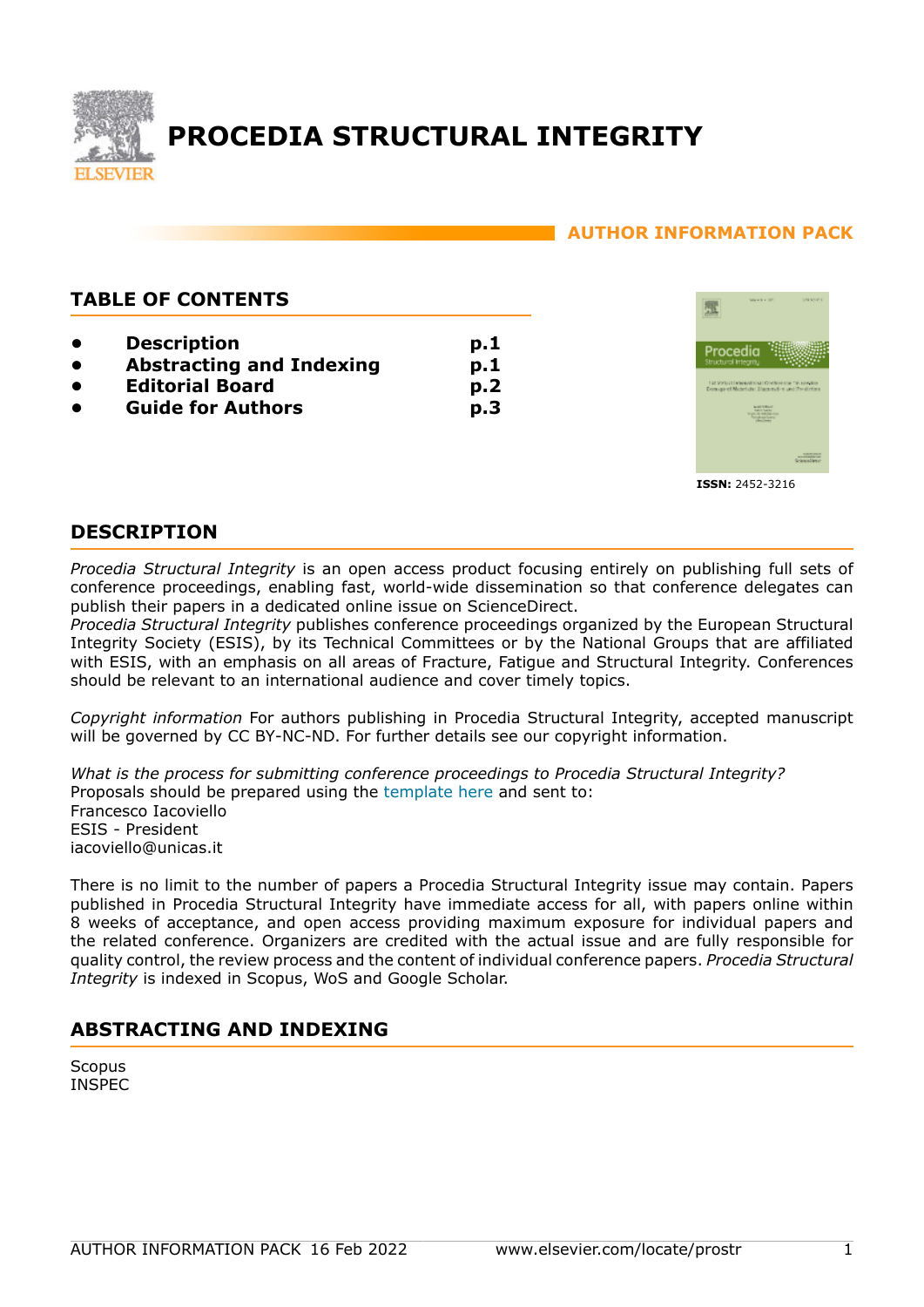# <span id="page-1-0"></span>**EDITORIAL BOARD**

#### *Editor*

**Francesco Iacoviello**, Università degli Studi di Cassino e del Lazio Meridionale, Department of Civil and Mechanical Engineering, Cassino, Italy

#### *Editorial Board Members*

**Aleksandar Sedmak**, University of Belgrade, Belgrade, Serbia **Leslie Banks-Sills**, Tel Aviv University, Tel Aviv, Israel **Bamber Blackman**, Imperial College London, London, United Kingdom **Željko Božić**, University of Zagreb, Zagreb, Croatia **Giuseppe Andrea Ferro**, Polytechnic of Turin, Torino, Italy **Liviu Marsavina**, Politehnica University of Timisoara, Timişoara, Romania **Pedro Moreira**, Institute of Science and Innovation in Mechanical and Industrial Engineering, Porto, Portugal **Stahle Per**, Lund Institute of Technology, Lund, Sweden **Valery Shlyannikov**, FSBSI Federal Research Center Kazan Scientific Center of Russian Academy of Sciences, Kazan, Russian Federation **Zhiliang Zhang**, Norwegian University of Science and Technology, Trondheim, Norway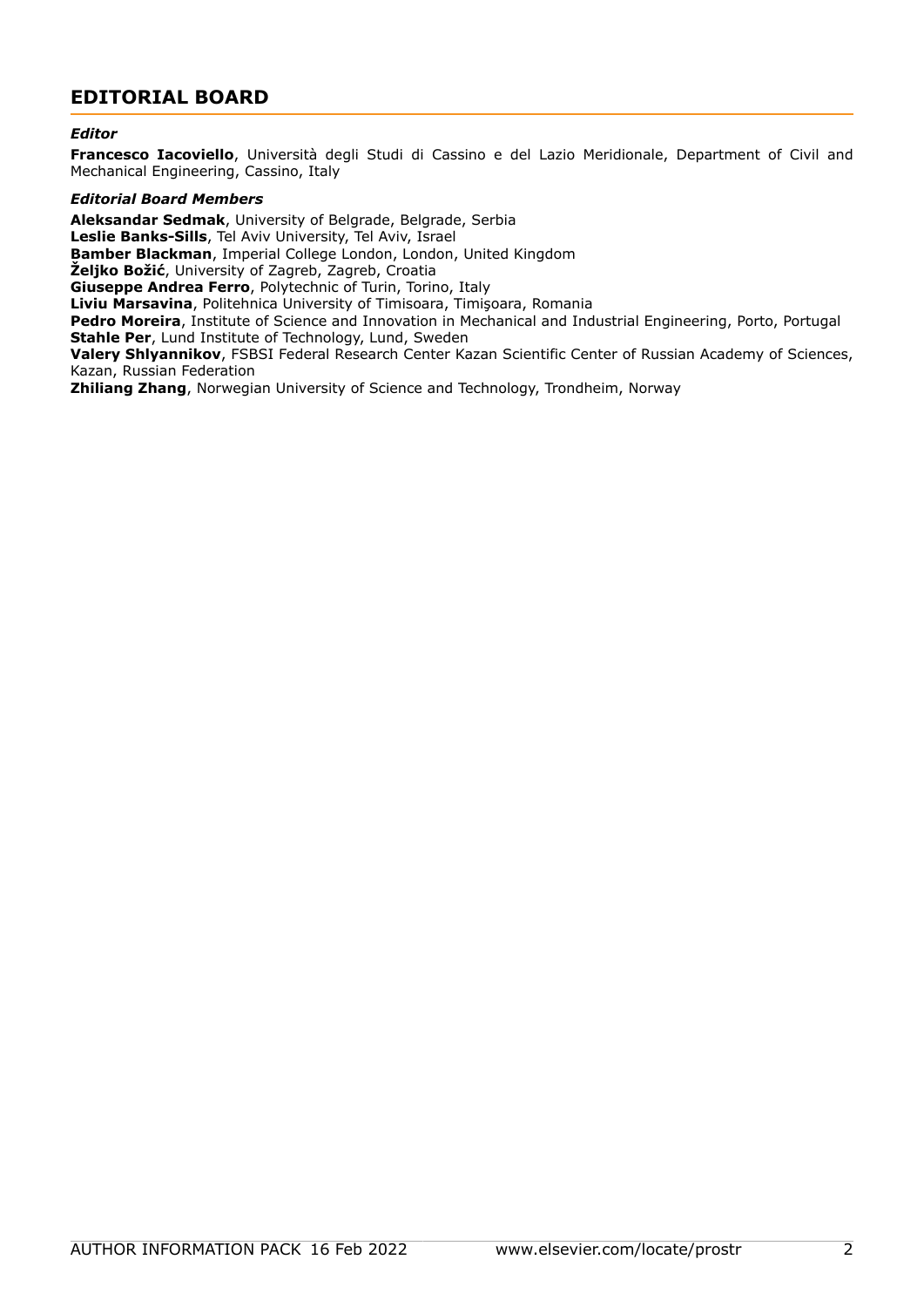# <span id="page-2-0"></span>**GUIDE FOR AUTHORS**

# *Submission checklist*

You can use this list to carry out a final check of your submission before you send it to the journal for review. Please check the relevant section in this Guide for Authors for more details.

#### **Ensure that the following items are present:**

One author has been designated as the corresponding author with contact details:

- E-mail address
- Full postal address

All necessary files have been uploaded:

- *Manuscript*:
- Include keywords
- All figures (include relevant captions)
- All tables (including titles, description, footnotes)
- Ensure all figure and table citations in the text match the files provided
- Indicate clearly if color should be used for any figures in print
- *Graphical Abstracts / Highlights files* (where applicable)

*Supplemental files* (where applicable)

Further considerations

- Manuscript has been 'spell checked' and 'grammar checked'
- All references mentioned in the Reference List are cited in the text, and vice versa
- Permission has been obtained for use of copyrighted material from other sources (including the Internet)
- A competing interests statement is provided, even if the authors have no competing interests to declare
- Journal policies detailed in this guide have been reviewed
- Referee suggestions and contact details provided, based on journal requirements

For further information, visit our [Support Center.](https://service.elsevier.com/app/home/supporthub/publishing/)

# **BEFORE YOU BEGIN**

#### *Ethics in publishing*

Please see our information on [Ethics in publishing](https://www.elsevier.com/about/policies/publishing-ethics#Authors).

# *Declaration of competing interest*

All authors must disclose any financial and personal relationships with other people or organizations that could inappropriately influence (bias) their work. Examples of potential conflicts of interest include employment, consultancies, stock ownership, honoraria, paid expert testimony, patent applications/ registrations, and grants or other funding. Authors should complete the declaration of competing interest statement using [this template](https://www.elsevier.com/declaration-of-competing-interests) and upload to the submission system at the Attach/Upload Files step. **Note: Please do not convert the .docx template to another file type. Author signatures are not required.** If there are no interests to declare, please choose the first option in the template. [More information](https://service.elsevier.com/app/answers/detail/a_id/286/supporthub/publishing/).

#### *Submission declaration*

Submission of an article implies that the work described has not been published previously (except in the form of an abstract, a published lecture or academic thesis, see '[Multiple, redundant or concurrent](https://www.elsevier.com/about/policies/publishing-ethics#Authors) [publication](https://www.elsevier.com/about/policies/publishing-ethics#Authors)' for more information), that it is not under consideration for publication elsewhere, that its publication is approved by all authors and tacitly or explicitly by the responsible authorities where the work was carried out, and that, if accepted, it will not be published elsewhere in the same form, in English or in any other language, including electronically without the written consent of the copyrightholder.

#### *Preprints*

Please note that [preprints](https://www.elsevier.com/about/policies/sharing/preprint) can be shared anywhere at any time, in line with Elsevier's [sharing policy](https://www.elsevier.com/about/policies/sharing). Sharing your preprints e.g. on a preprint server will not count as prior publication (see '[Multiple,](https://www.elsevier.com/authors/journal-authors/policies-and-ethics) [redundant or concurrent publication](https://www.elsevier.com/authors/journal-authors/policies-and-ethics)' for more information).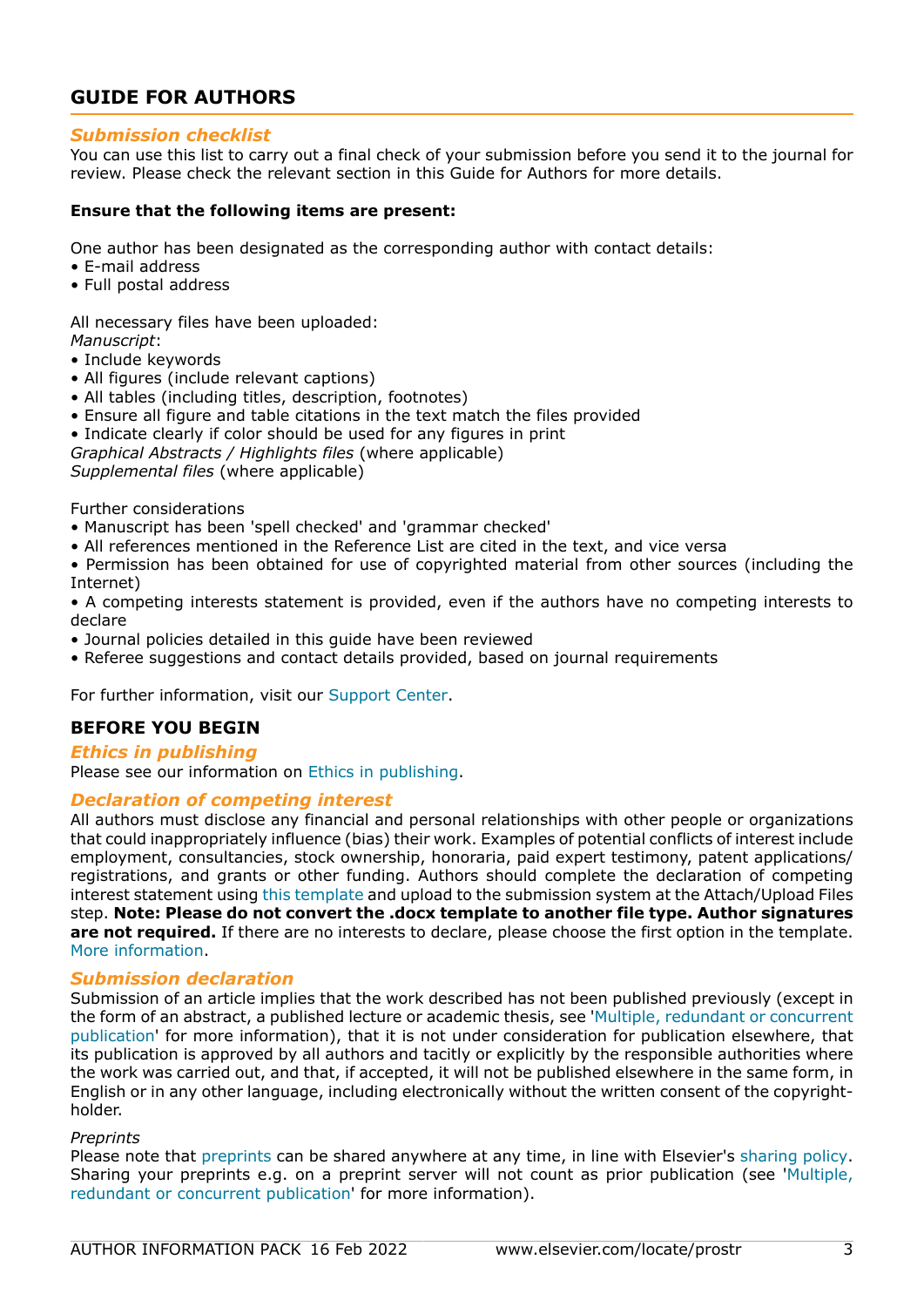# *Use of inclusive language*

Inclusive language acknowledges diversity, conveys respect to all people, is sensitive to differences, and promotes equal opportunities. Content should make no assumptions about the beliefs or commitments of any reader; contain nothing which might imply that one individual is superior to another on the grounds of age, gender, race, ethnicity, culture, sexual orientation, disability or health condition; and use inclusive language throughout. Authors should ensure that writing is free from bias, stereotypes, slang, reference to dominant culture and/or cultural assumptions. We advise to seek gender neutrality by using plural nouns ("clinicians, patients/clients") as default/wherever possible to avoid using "he, she," or "he/she." We recommend avoiding the use of descriptors that refer to personal attributes such as age, gender, race, ethnicity, culture, sexual orientation, disability or health condition unless they are relevant and valid. When coding terminology is used, we recommend to avoid offensive or exclusionary terms such as "master", "slave", "blacklist" and "whitelist". We suggest using alternatives that are more appropriate and (self-) explanatory such as "primary", "secondary", "blocklist" and "allowlist". These guidelines are meant as a point of reference to help identify appropriate language but are by no means exhaustive or definitive.

#### *Changes to authorship*

Authors are expected to consider carefully the list and order of authors **before** submitting their manuscript and provide the definitive list of authors at the time of the original submission. Any addition, deletion or rearrangement of author names in the authorship list should be made only **before** the manuscript has been accepted and only if approved by the journal Editor. To request such a change, the Editor must receive the following from the **corresponding author**: (a) the reason for the change in author list and (b) written confirmation (e-mail, letter) from all authors that they agree with the addition, removal or rearrangement. In the case of addition or removal of authors, this includes confirmation from the author being added or removed.

Only in exceptional circumstances will the Editor consider the addition, deletion or rearrangement of authors **after** the manuscript has been accepted. While the Editor considers the request, publication of the manuscript will be suspended. If the manuscript has already been published in an online issue, any requests approved by the Editor will result in a corrigendum.

### *Role of the funding source*

You are requested to identify who provided financial support for the conduct of the research and/or preparation of the article and to briefly describe the role of the sponsor(s), if any, in study design; in the collection, analysis and interpretation of data; in the writing of the report; and in the decision to submit the article for publication. If the funding source(s) had no such involvement then this should be stated.

#### *Elsevier Researcher Academy*

[Researcher Academy](https://researcheracademy.elsevier.com/) is a free e-learning platform designed to support early and mid-career researchers throughout their research journey. The "Learn" environment at Researcher Academy offers several interactive modules, webinars, downloadable guides and resources to guide you through the process of writing for research and going through peer review. Feel free to use these free resources to improve your submission and navigate the publication process with ease.

#### *Language (usage and editing services)*

Please write your text in good English (American or British usage is accepted, but not a mixture of these). Authors who feel their English language manuscript may require editing to eliminate possible grammatical or spelling errors and to conform to correct scientific English may wish to use the [English](https://webshop.elsevier.com/language-editing-services/language-editing/) [Language Editing service](https://webshop.elsevier.com/language-editing-services/language-editing/) available from Elsevier's Author Services.

#### *Submission*

Our online submission system guides you stepwise through the process of entering your article details and uploading your files. The system converts your article files to a single PDF file used in the peer-review process. Editable files (e.g., Word, LaTeX) are required to typeset your article for final publication. All correspondence, including notification of the Editor's decision and requests for revision, is sent by e-mail.

#### **PREPARATION**

#### *Use of word processing software*

It is important that the file be saved in the native format of the word processor used. The text should be in single-column format. Keep the layout of the text as simple as possible. Most formatting codes will be removed and replaced on processing the article. In particular, do not use the word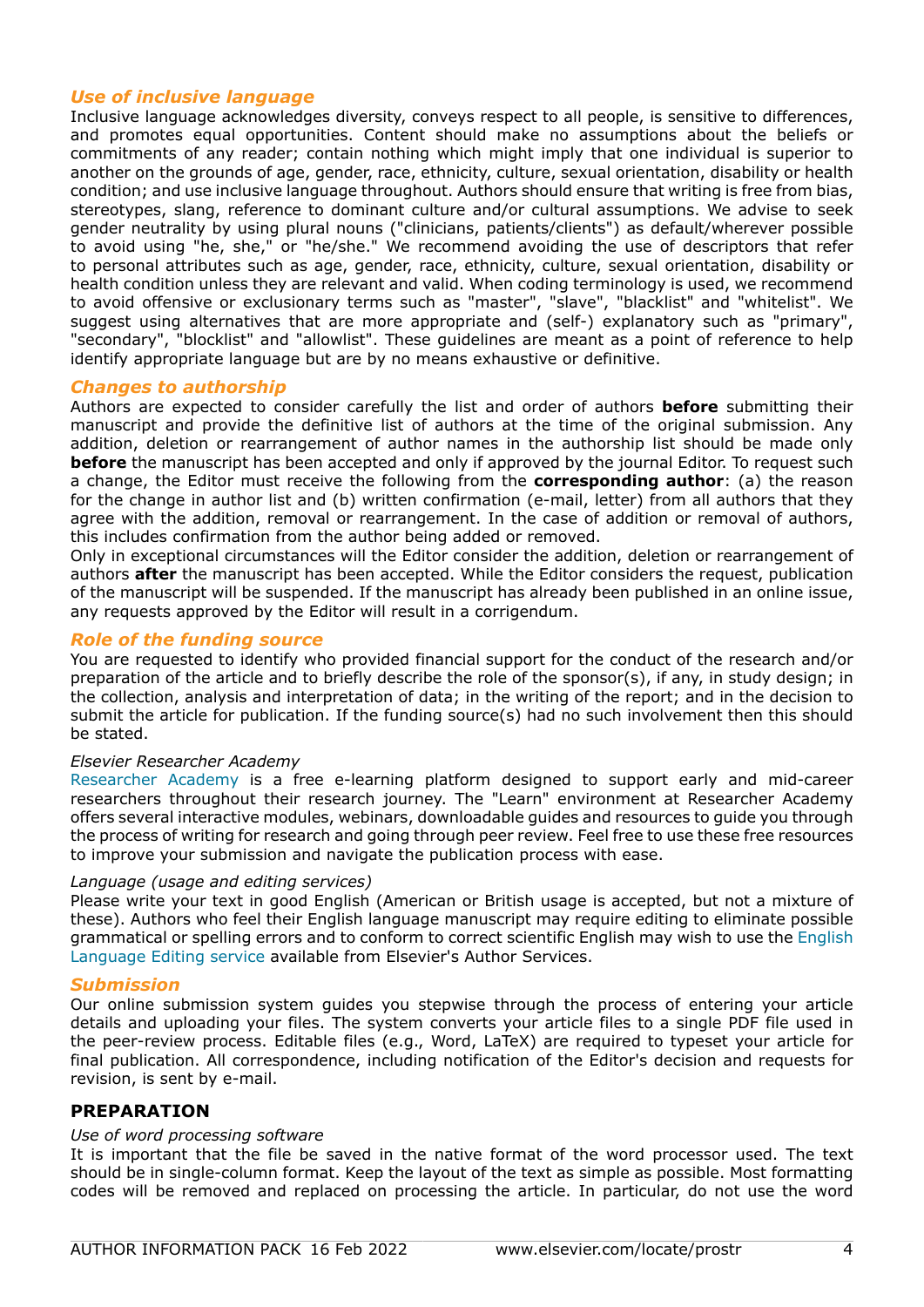processor's options to justify text or to hyphenate words. However, do use bold face, italics, subscripts, superscripts etc. When preparing tables, if you are using a table grid, use only one grid for each individual table and not a grid for each row. If no grid is used, use tabs, not spaces, to align columns. The electronic text should be prepared in a way very similar to that of conventional manuscripts (see also the [Guide to Publishing with Elsevier\)](https://www.elsevier.com/authors/journal-authors/submit-your-paper). Note that source files of figures, tables and text graphics will be required whether or not you embed your figures in the text. See also the section on Electronic artwork.

To avoid unnecessary errors you are strongly advised to use the 'spell-check' and 'grammar-check' functions of your word processor.

#### *Article structure*

#### *Subdivision - numbered sections*

Divide your article into clearly defined and numbered sections. Subsections should be numbered 1.1 (then 1.1.1, 1.1.2, ...), 1.2, etc. (the abstract is not included in section numbering). Use this numbering also for internal cross-referencing: do not just refer to 'the text'. Any subsection may be given a brief heading. Each heading should appear on its own separate line.

#### *Introduction*

State the objectives of the work and provide an adequate background, avoiding a detailed literature survey or a summary of the results.

#### *Material and methods*

Provide sufficient details to allow the work to be reproduced by an independent researcher. Methods that are already published should be summarized, and indicated by a reference. If quoting directly from a previously published method, use quotation marks and also cite the source. Any modifications to existing methods should also be described.

#### *Theory/calculation*

A Theory section should extend, not repeat, the background to the article already dealt with in the Introduction and lay the foundation for further work. In contrast, a Calculation section represents a practical development from a theoretical basis.

#### *Results*

Results should be clear and concise.

#### *Discussion*

This should explore the significance of the results of the work, not repeat them. A combined Results and Discussion section is often appropriate. Avoid extensive citations and discussion of published literature.

#### *Conclusions*

The main conclusions of the study may be presented in a short Conclusions section, which may stand alone or form a subsection of a Discussion or Results and Discussion section.

#### *Appendices*

If there is more than one appendix, they should be identified as A, B, etc. Formulae and equations in appendices should be given separate numbering: Eq. (A.1), Eq. (A.2), etc.; in a subsequent appendix, Eq. (B.1) and so on. Similarly for tables and figures: Table A.1; Fig. A.1, etc.

# *Essential title page information*

• *Title.* Concise and informative. Titles are often used in information-retrieval systems. Avoid abbreviations and formulae where possible.

• *Author names and affiliations.* Please clearly indicate the given name(s) and family name(s) of each author and check that all names are accurately spelled. You can add your name between parentheses in your own script behind the English transliteration. Present the authors' affiliation addresses (where the actual work was done) below the names. Indicate all affiliations with a lowercase superscript letter immediately after the author's name and in front of the appropriate address. Provide the full postal address of each affiliation, including the country name and, if available, the e-mail address of each author.

• *Corresponding author.* Clearly indicate who will handle correspondence at all stages of refereeing and publication, also post-publication. This responsibility includes answering any future queries about Methodology and Materials. **Ensure that the e-mail address is given and that contact details are kept up to date by the corresponding author.**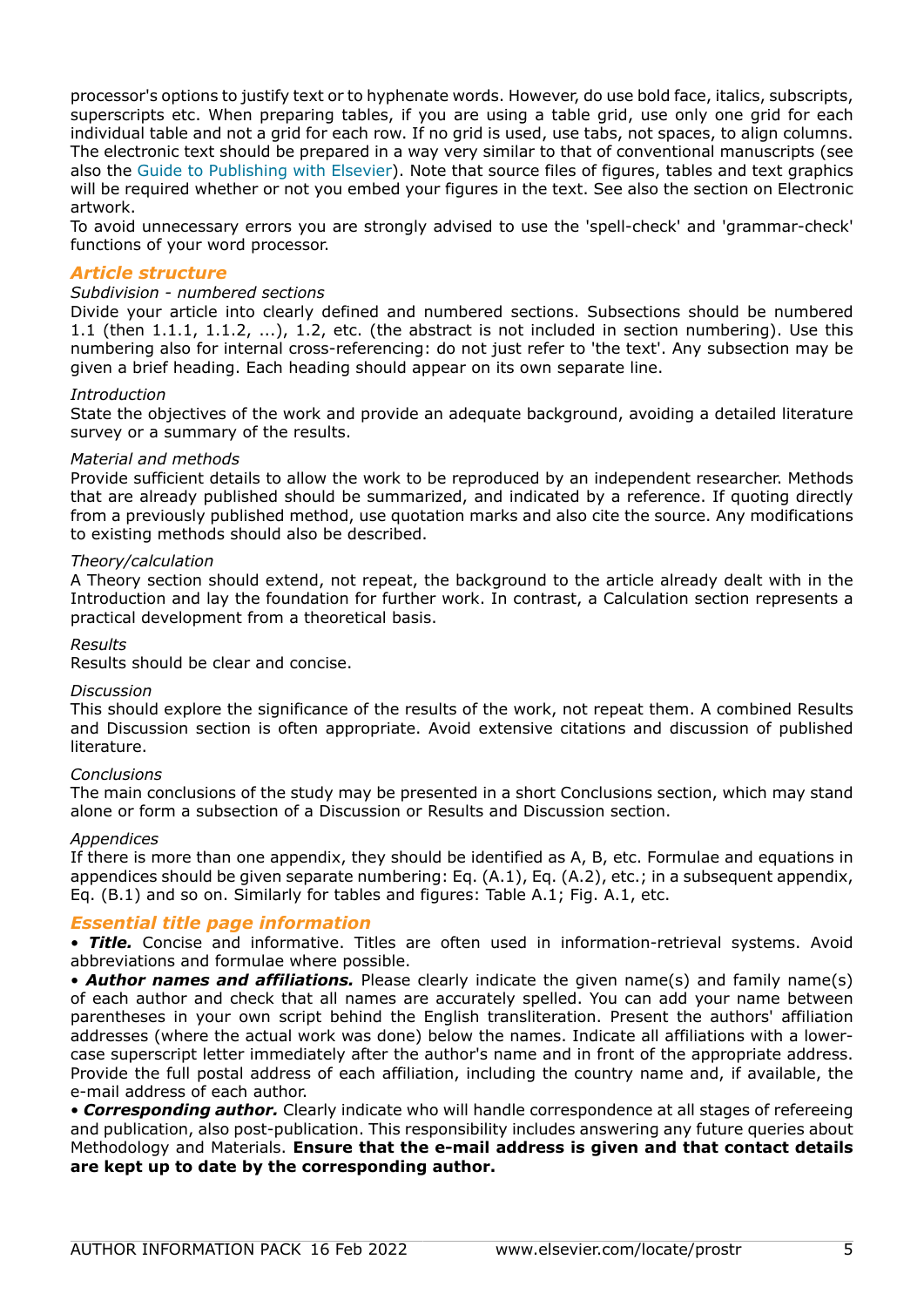• *Present/permanent address.* If an author has moved since the work described in the article was done, or was visiting at the time, a 'Present address' (or 'Permanent address') may be indicated as a footnote to that author's name. The address at which the author actually did the work must be retained as the main, affiliation address. Superscript Arabic numerals are used for such footnotes.

### *Highlights*

Highlights are optional yet highly encouraged for this journal, as they increase the discoverability of your article via search engines. They consist of a short collection of bullet points that capture the novel results of your research as well as new methods that were used during the study (if any). Please have a look at the examples here: [example Highlights.](https://www.elsevier.com/authors/journal-authors/highlights)

Highlights should be submitted in a separate editable file in the online submission system. Please use 'Highlights' in the file name and include 3 to 5 bullet points (maximum 85 characters, including spaces, per bullet point).

#### *Abstract*

A concise and factual abstract is required. The abstract should state briefly the purpose of the research, the principal results and major conclusions. An abstract is often presented separately from the article, so it must be able to stand alone. For this reason, References should be avoided, but if essential, then cite the author(s) and year(s). Also, non-standard or uncommon abbreviations should be avoided, but if essential they must be defined at their first mention in the abstract itself.

#### *Graphical abstract*

Although a graphical abstract is optional, its use is encouraged as it draws more attention to the online article. The graphical abstract should summarize the contents of the article in a concise, pictorial form designed to capture the attention of a wide readership. Graphical abstracts should be submitted as a separate file in the online submission system. Image size: Please provide an image with a minimum of 531  $\times$  1328 pixels (h  $\times$  w) or proportionally more. The image should be readable at a size of 5  $\times$ 13 cm using a regular screen resolution of 96 dpi. Preferred file types: TIFF, EPS, PDF or MS Office files. You can view [Example Graphical Abstracts](https://www.elsevier.com/authors/journal-authors/graphical-abstract) on our information site.

Authors can make use of Elsevier's [Illustration Services](https://webshop.elsevier.com/illustration-services/) to ensure the best presentation of their images and in accordance with all technical requirements.

#### *Keywords*

Immediately after the abstract, provide a maximum of 6 keywords, using American spelling and avoiding general and plural terms and multiple concepts (avoid, for example, 'and', 'of'). Be sparing with abbreviations: only abbreviations firmly established in the field may be eligible. These keywords will be used for indexing purposes.

#### *Abbreviations*

Define abbreviations that are not standard in this field in a footnote to be placed on the first page of the article. Such abbreviations that are unavoidable in the abstract must be defined at their first mention there, as well as in the footnote. Ensure consistency of abbreviations throughout the article.

#### *Acknowledgements*

Collate acknowledgements in a separate section at the end of the article before the references and do not, therefore, include them on the title page, as a footnote to the title or otherwise. List here those individuals who provided help during the research (e.g., providing language help, writing assistance or proof reading the article, etc.).

#### *Math formulae*

Please submit math equations as editable text and not as images. Present simple formulae in line with normal text where possible and use the solidus (/) instead of a horizontal line for small fractional terms, e.g., X/Y. In principle, variables are to be presented in italics. Powers of e are often more conveniently denoted by exp. Number consecutively any equations that have to be displayed separately from the text (if referred to explicitly in the text).

#### *Footnotes*

Footnotes should be used sparingly. Number them consecutively throughout the article. Many word processors can build footnotes into the text, and this feature may be used. Otherwise, please indicate the position of footnotes in the text and list the footnotes themselves separately at the end of the article. Do not include footnotes in the Reference list.

#### *Artwork*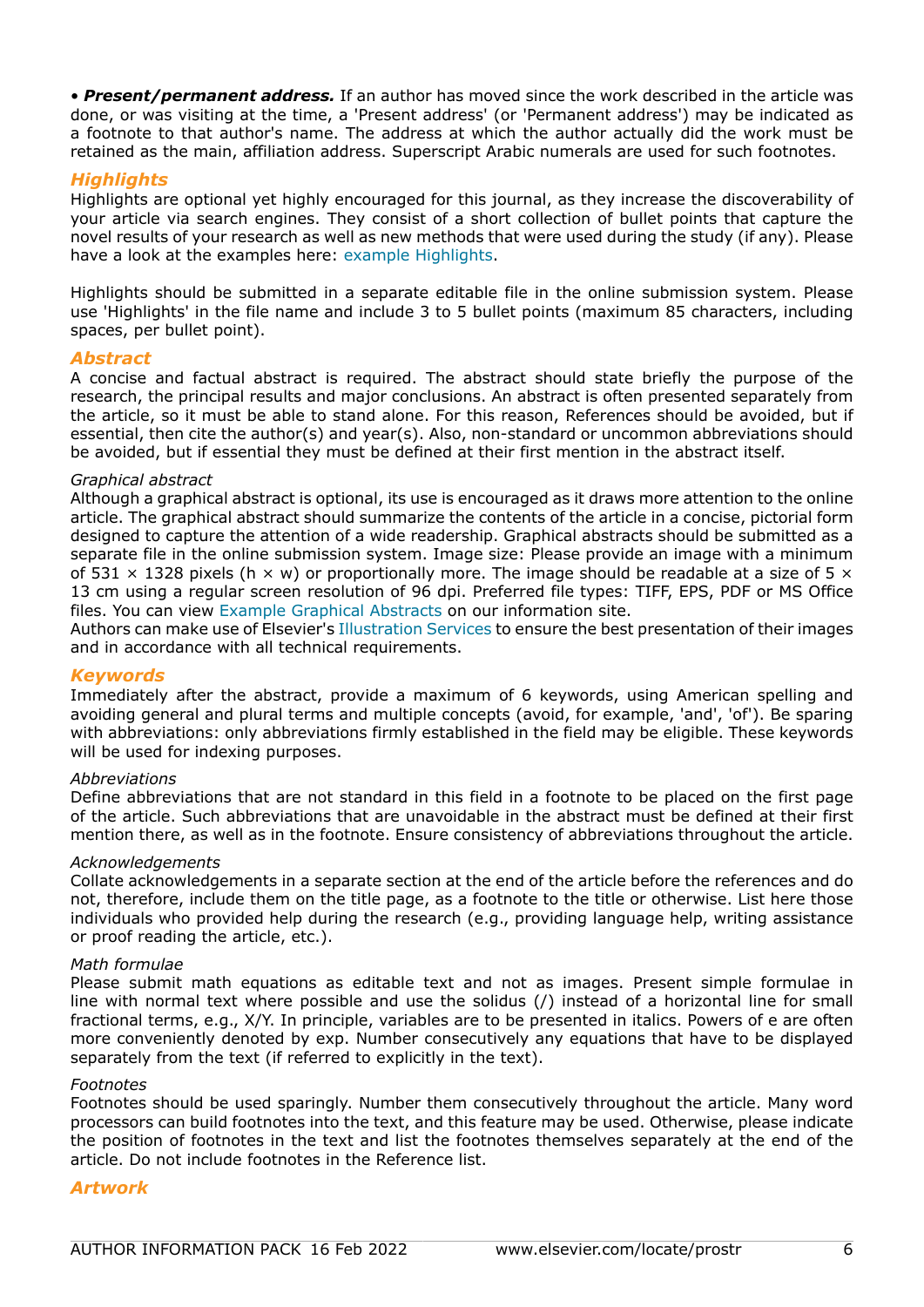# *Electronic artwork*

### *General points*

- Make sure you use uniform lettering and sizing of your original artwork.
- Embed the used fonts if the application provides that option.

• Aim to use the following fonts in your illustrations: Arial, Courier, Times New Roman, Symbol, or use fonts that look similar.

- Number the illustrations according to their sequence in the text.
- Use a logical naming convention for your artwork files.
- Provide captions to illustrations separately.
- Size the illustrations close to the desired dimensions of the published version.
- Submit each illustration as a separate file.
- Ensure that color images are accessible to all, including those with impaired color vision.

### A detailed [guide on electronic artwork](https://www.elsevier.com/authors/author-schemas/artwork-and-media-instructions) is available.

#### **You are urged to visit this site; some excerpts from the detailed information are given here.** *Formats*

If your electronic artwork is created in a Microsoft Office application (Word, PowerPoint, Excel) then please supply 'as is' in the native document format.

Regardless of the application used other than Microsoft Office, when your electronic artwork is finalized, please 'Save as' or convert the images to one of the following formats (note the resolution requirements for line drawings, halftones, and line/halftone combinations given below):

EPS (or PDF): Vector drawings, embed all used fonts.

TIFF (or JPEG): Color or grayscale photographs (halftones), keep to a minimum of 300 dpi.

TIFF (or JPEG): Bitmapped (pure black & white pixels) line drawings, keep to a minimum of 1000 dpi. TIFF (or JPEG): Combinations bitmapped line/half-tone (color or grayscale), keep to a minimum of 500 dpi.

### **Please do not:**

• Supply files that are optimized for screen use (e.g., GIF, BMP, PICT, WPG); these typically have a low number of pixels and limited set of colors;

- Supply files that are too low in resolution;
- Submit graphics that are disproportionately large for the content.

#### *Color artwork*

Please make sure that artwork files are in an acceptable format (TIFF (or JPEG), EPS (or PDF), or MS Office files) and with the correct resolution. If, together with your accepted article, you submit usable color figures then Elsevier will ensure, at no additional charge, that these figures will appear in color online (e.g., ScienceDirect and other sites) regardless of whether or not these illustrations are reproduced in color in the printed version. **For color reproduction in print, you will receive information regarding the costs from Elsevier after receipt of your accepted article**. Please indicate your preference for color: in print or online only. [Further information on the preparation of](https://www.elsevier.com/authors/author-schemas/artwork-and-media-instructions) [electronic artwork.](https://www.elsevier.com/authors/author-schemas/artwork-and-media-instructions)

#### *Illustration services*

[Elsevier's Author Services](https://webshop.elsevier.com/illustration-services/) offers Illustration Services to authors preparing to submit a manuscript but concerned about the quality of the images accompanying their article. Elsevier's expert illustrators can produce scientific, technical and medical-style images, as well as a full range of charts, tables and graphs. Image 'polishing' is also available, where our illustrators take your image(s) and improve them to a professional standard. Please visit the website to find out more.

#### *Figure captions*

Ensure that each illustration has a caption. Supply captions separately, not attached to the figure. A caption should comprise a brief title (**not** on the figure itself) and a description of the illustration. Keep text in the illustrations themselves to a minimum but explain all symbols and abbreviations used.

#### *Tables*

Please submit tables as editable text and not as images. Tables can be placed either next to the relevant text in the article, or on separate page(s) at the end. Number tables consecutively in accordance with their appearance in the text and place any table notes below the table body. Be sparing in the use of tables and ensure that the data presented in them do not duplicate results described elsewhere in the article. Please avoid using vertical rules and shading in table cells.

# *References*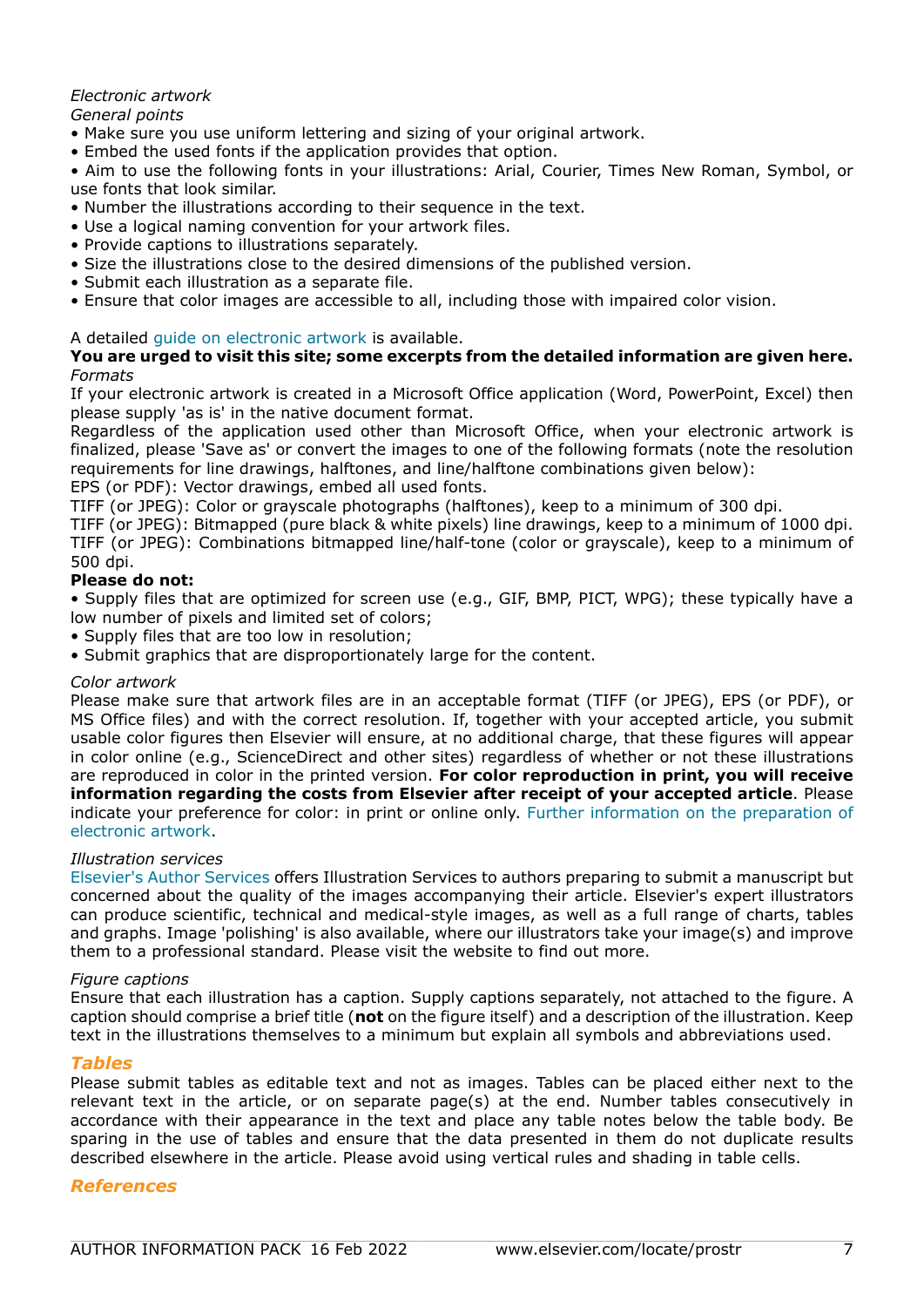### *Citation in text*

Please ensure that every reference cited in the text is also present in the reference list (and vice versa). Any references cited in the abstract must be given in full. Unpublished results and personal communications are not recommended in the reference list, but may be mentioned in the text. If these references are included in the reference list they should follow the standard reference style of the journal and should include a substitution of the publication date with either 'Unpublished results' or 'Personal communication'. Citation of a reference as 'in press' implies that the item has been accepted for publication.

#### *Reference links*

Increased discoverability of research and high quality peer review are ensured by online links to the sources cited. In order to allow us to create links to abstracting and indexing services, such as Scopus, CrossRef and PubMed, please ensure that data provided in the references are correct. Please note that incorrect surnames, journal/book titles, publication year and pagination may prevent link creation. When copying references, please be careful as they may already contain errors. Use of the DOI is highly encouraged.

A DOI is guaranteed never to change, so you can use it as a permanent link to any electronic article. An example of a citation using DOI for an article not yet in an issue is: VanDecar J.C., Russo R.M., James D.E., Ambeh W.B., Franke M. (2003). Aseismic continuation of the Lesser Antilles slab beneath northeastern Venezuela. Journal of Geophysical Research, https://doi.org/10.1029/2001JB000884. Please note the format of such citations should be in the same style as all other references in the paper.

#### *Web references*

As a minimum, the full URL should be given and the date when the reference was last accessed. Any further information, if known (DOI, author names, dates, reference to a source publication, etc.), should also be given. Web references can be listed separately (e.g., after the reference list) under a different heading if desired, or can be included in the reference list.

#### *Data references*

This journal encourages you to cite underlying or relevant datasets in your manuscript by citing them in your text and including a data reference in your Reference List. Data references should include the following elements: author name(s), dataset title, data repository, version (where available), year, and global persistent identifier. Add [dataset] immediately before the reference so we can properly identify it as a data reference. The [dataset] identifier will not appear in your published article.

#### *References in a special issue*

Please ensure that the words 'this issue' are added to any references in the list (and any citations in the text) to other articles in the same Special Issue.

#### *Reference Style*

*Construction of references:*References must be listed at the end of the paper. Do not begin them on a new page unless this is absolutely necessary. Authors should ensure that every reference in the text appears in the list of references and vice versa. Indicate references by Clark et al. (1962) or Deal and Grove (2009) or Fachinger (2006) in the text.

#### *Journal abbreviations source*

Journal names should be abbreviated according to the [List of Title Word Abbreviations.](https://www.issn.org/services/online-services/access-to-the-ltwa/)

#### *Video*

Elsevier accepts video material and animation sequences to support and enhance your scientific research. Authors who have video or animation files that they wish to submit with their article are strongly encouraged to include links to these within the body of the article. This can be done in the same way as a figure or table by referring to the video or animation content and noting in the body text where it should be placed. All submitted files should be properly labeled so that they directly relate to the video file's content. In order to ensure that your video or animation material is directly usable, please provide the file in one of our recommended file formats with a preferred maximum size of 150 MB per file, 1 GB in total. Video and animation files supplied will be published online in the electronic version of your article in Elsevier Web products, including [ScienceDirect](https://www.sciencedirect.com). Please supply 'stills' with your files: you can choose any frame from the video or animation or make a separate image. These will be used instead of standard icons and will personalize the link to your video data. For more detailed instructions please visit our [video instruction pages.](https://www.elsevier.com/authors/author-schemas/artwork-and-media-instructions) Note: since video and animation cannot be embedded in the print version of the journal, please provide text for both the electronic and the print version for the portions of the article that refer to this content.